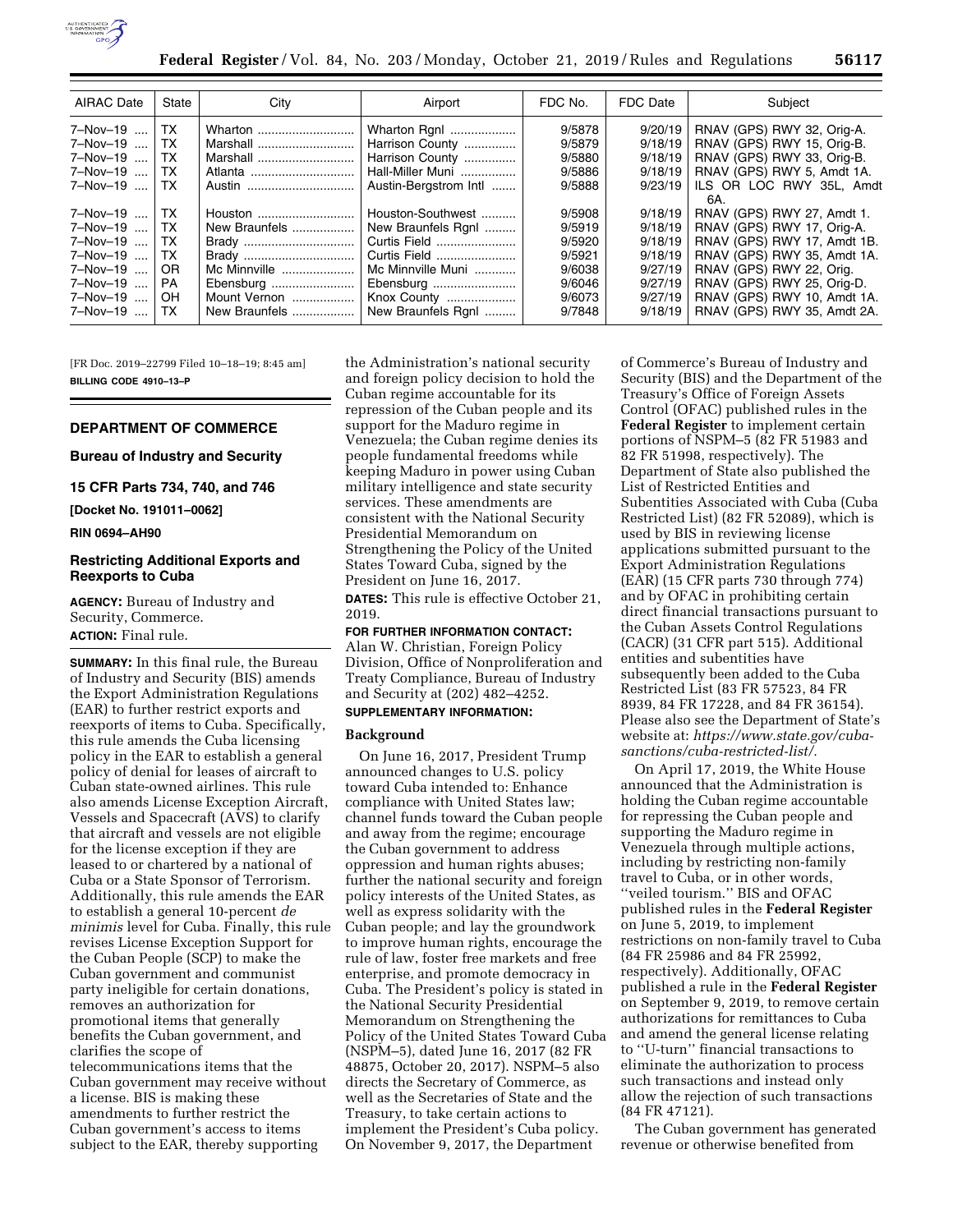certain exports and reexports to Cuba. Consequently, BIS is amending the EAR to further restrict the Cuban government's access to items subject to the EAR, thereby supporting the Administration's policy to hold the Cuban regime accountable for its malign activities at home and abroad. Any party that violates the EAR may be subject to criminal and/or civil penalties specified in section 1760 of the Export Control Reform Act of 2018 (50 U.S.C. 4801– 4852), and any other sanctions available under U.S. law.

## *Specific Amendments in This Rule*

#### Cuba Licensing Policy

Consistent with the embargo of Cuba, BIS authorization in the form of a license or license exception is required for the export or reexport to Cuba of all items subject to the EAR. Section 746.2(b) of the EAR explains that license applications for the export or reexport to Cuba of items requiring a license are subject to a general policy of denial unless otherwise specified in that paragraph. This rule amends paragraph  $(b)(2)(v)$  to remove the general policy of approval for applications to export or reexport aircraft leased to Cuban stateowned airlines. Consequently, license applications to lease aircraft to Cuban state-owned airlines are now subject to the general policy of denial in § 746.2(b) of the EAR. BIS will also revoke licenses within seven days, through individual notifications to licensees pursuant to § 750.8 of the EAR, for aircraft leased to Cuban state-owned airlines under the former policy. BIS is making these changes because the Cuban government generates revenue from tourists that it transports on leased aircraft.

License Exception Aircraft, Vessels and Spacecraft (AVS)

Section 746.2(a)(1) of the EAR identifies the license exceptions, or portions thereof, that are available for exports and reexports to Cuba, including paragraphs (a) and (d) of License Exception AVS in § 740.15 for, respectively, certain aircraft and vessels on temporary sojourn.

Paragraph (a) of License Exception AVS authorizes the export or reexport to Cuba of certain aircraft on temporary sojourn, provided all of the associated terms and conditions are met. Paragraph (a)(3) identifies the criteria that must be met if a flight is to qualify as a temporary sojourn. This rule adds paragraph (a)(3)(x) to clarify that aircraft leased to or chartered by a Cuban national are not eligible for License Exception AVS. New paragraph  $(a)(3)(x)$ also clarifies that aircraft are not eligible

for License Exception AVS if leased to or chartered by a national of a destination in Country Group E:1 (Terrorist supporting countries). Additionally, this rule adds Cuba to restrictions in paragraphs (a)(1)(i) and (ii) of License Exception AVS regarding the sale or transfer of operational control of foreign registered aircraft and to restrictions in paragraphs (a)(3)(iv) through (ix) of License Exception AVS regarding the operational control of foreign and U.S. registered aircraft. Instead of identifying Cuba by name, this rule adds references to Country Group E:2 (Unilateral embargo), which currently only includes Cuba. For consistency, this rule changes a reference to Cuba in paragraph (a)(2)(ii) of License Exception AVS to Country Group E:2. This rule also clarifies the existing list of aircraft eligible for paragraph (a)(2)(i) of License Exception AVS.

Paragraph (d) of License Exception AVS authorizes the export or reexport to Cuba of cargo vessels for hire on temporary sojourn, provided all of the associated terms and conditions are met. Paragraph (d)(3) identifies the criteria that must be met if a voyage is to qualify as a temporary sojourn. This rule adds paragraph (d)(3)(v) to clarify that vessels leased to or chartered by a Cuban national are not eligible for License Exception AVS. New paragraph (d)(3)(v) also clarifies that vessels are not eligible for License Exception AVS if leased to or chartered by a national of a destination in Country Group E:1. Additionally, this rule adds Cuba to the restriction in paragraphs (d)(1)(i) and (ii) of License Exception AVS regarding the sale or transfer of operational control of foreign flagged vessels and to restrictions in paragraphs  $(d)(2)(v)$ through (vii),  $(d)(3)(iv)$ , and  $(d)(4)(v)$ through (vii) of License Exception AVS regarding the operational control of and related activities involving foreign and U.S. flagged vessels. As is done in paragraph (a), the changes to paragraph (d) reference Country Group E:2 instead of referencing Cuba by name.

License applications for the export or reexport of aircraft or vessels leased to or chartered by, or on the behalf of, the Cuban government, including stateowned airlines or other enterprises, will generally be denied pursuant to the licensing policy in § 746.2(b) of the EAR. License applications for aircraft or vessels leased to or chartered by other nationals of Cuba will be reviewed pursuant to the applicable licensing policy described in § 746.2(b) of the EAR. BIS is making these changes to License Exception AVS because the Cuban government has generated

revenue or otherwise benefited from the lease or charter of aircraft and vessels.

#### *De Minimis* **Rule**

Pursuant to part 734 of the EAR, foreign-made items located abroad are subject to the EAR under specified circumstances, including when they incorporate, or are bundled or commingled with, specified levels of controlled U.S.-origin commodities, software, or technology. Paragraph (a) of § 734.4 identifies items for which there is no *de minimis* level, and thus are subject to the EAR if they contain any controlled U.S.-origin content, and paragraph (b) identifies special requirements for certain encryption items. When paragraphs (a) and (b) of § 734.4 are not applicable, either the 10 percent *de minimis* rule described in paragraph (c) or the 25-percent *de minimis* rule described in paragraph (d) applies, depending upon the destination of the items.

This rule amends § 734.4(d) of the EAR to make Cuba subject to the general 10-percent *de minimis* rule in § 734.4(c). Now, a BIS license or an applicable license exception specified in § 746.2(a)(1) of the EAR is required for the reexport to Cuba of foreign-made items that contain greater than 10 percent of U.S.-origin content or, when § 734.4(a) applies, contain any U.S. origin content. License applications for such items are subject to a general policy of denial, unless eligible for another licensing policy described in § 746.2(b) of the EAR. Instead of referencing Cuba by name in § 734.4, this rule makes Cuba subject to the general 10-percent *de minimis* rule by referencing Country Group E:2. BIS is making this change to *de minimis*  because the Cuban government could generate revenue or otherwise benefit from the receipt of items containing greater than 10 percent of U.S.-origin content.

# **License Exception Support for the Cuban People**

License Exception Support for the Cuban People (SCP) in § 740.21 of the EAR was created to authorize certain exports and reexports to Cuba that are intended to support the Cuban people by improving their living conditions and supporting independent economic activity; strengthening civil society in Cuba; and improving the free flow of information to, from, and among the Cuban people. Items exported or reexported pursuant to certain provisions of License Exception SCP may be consigned to or, in some instances, used by the Cuban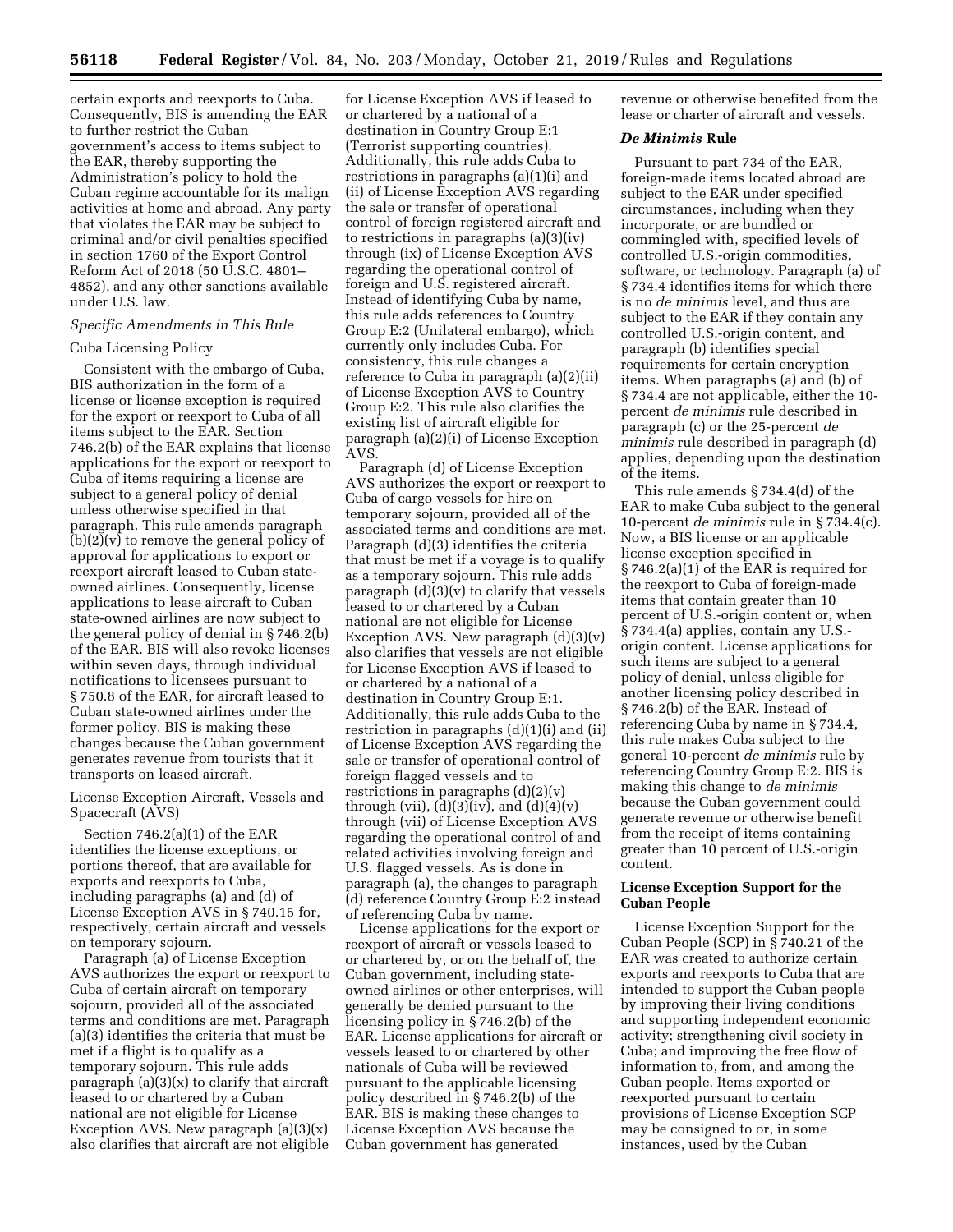government provided the items would be used to benefit the Cuban people.

Paragraph (c)(1) of License Exception SCP authorizes the export or reexport to Cuba of certain *donated* items for use in scientific, archeological, cultural, ecological, educational, historic preservation, or sporting activities provided specified conditions are met. This rule amends paragraph (c)(1) to exclude donations to organizations administered or controlled by the Cuban government or communist party. Consequently, an exporter or reexporter wanting to donate items to organizations administered or controlled by the Cuban government or communist party must submit a license application to BIS, which will be reviewed pursuant to the licensing policy in § 746.2(b) of the EAR. This change will give the U.S. Government the opportunity to determine whether donations to those entities would benefit the Cuban people. Paragraph (c)(1) of License Exception SCP is still available for eligible donations to the Cuban people and civil society organizations provided the items would be used to support activities independent of the Cuban government and communist party.

Paragraph (d)(1) of License Exception SCP authorizes the export or reexport to Cuba of certain items for telecommunications infrastructure creation and upgrades. This rule amends paragraph (d)(1) to clarify that it is limited to eligible items for the creation and upgrades of telecommunications *infrastructure* to improve the free flow of information to, from, and among the Cuban people. For infrastructure items that would be used to connect specific end users (*i.e.,* nonbackbone items), those items may be used to connect individual Cubans or the Cuban private sector only. A license is required for the export or reexport to Cuba of items for telecommunications infrastructure that would be used to connect other specific end users (*e.g.,*  Cuban government ministries and stateowned hotels), which will be reviewed pursuant to the licensing policy in § 746.2(b) of the EAR. Separately, License Exception Consumer Communications Devices (CCD) in § 740.19 of the EAR authorizes the export or reexport to Cuba of certain consumer communications devices for use by eligible individuals and independent non-governmental organizations.

This rule also revises paragraph (e)(2) of License Exception SCP to eliminate an authorization for items to be given away for free for promotional purposes. This provision regarding such promotional items has been primarily

beneficial to the Cuban government since it has a virtual monopoly on importing items into the country. However, items for use by the Cuban private sector for private sector economic activities remain eligible for paragraph (b)(1) of License Exception SCP, provided the associated terms and conditions are met. License applications for the export or reexport of promotional items to the Cuban government will be reviewed pursuant to the general policy of denial in § 746.2(b) of the EAR.

BIS is making these changes to License Exception SCP to ensure that the Cuban people, not the Cuban government or communist party, benefit from items exported or reexported pursuant to the license exception.

#### **Rulemaking Requirements**

1. Executive Orders 13563 and 12866 direct agencies to assess all costs and benefits of available regulatory alternatives and, if regulation is necessary, to select regulatory approaches that maximize net benefits (including potential economic, environmental, public health and safety effects, distribute impacts, and equity). Executive Order 13563 emphasizes the importance of quantifying both costs and benefits, of reducing costs, of harmonizing rules, and of promoting flexibility. This final rule has been designated a ''significant regulatory action,'' although not economically significant, under section 3(f) of Executive Order 12866.

2. This final rule is not subject to the requirements of E.O. 13771 (82 FR 9339, February 3, 2017) because it is issued with respect to a national security function of the United States. This rule supports the Administration's national security and foreign policy objectives per the direction provided to agencies in National Security Presidential Memorandum on Strengthening the Policy of the United States Toward Cuba (NSPM–5). National Security Presidential Memoranda are used to promulgate Presidential decisions on national security matters. Thus, the primary direct benefit of this rule is to improve national security. Restricting additional exports and reexports to Cuba, including leased aircraft, will reduce the ability of the Cuban government, including its military, intelligence, and security services, to generate revenue or otherwise derive benefits from the use of items subject to the EAR. Accordingly, this rule meets the requirements set forth in the April 5, 2017, OMB guidance implementing E.O. 13771. See *[https://](https://www.whitehouse.gov/sites/whitehouse.gov/files/omb/memoranda/2017/M-17-21-OMB.pdf) [www.whitehouse.gov/sites/](https://www.whitehouse.gov/sites/whitehouse.gov/files/omb/memoranda/2017/M-17-21-OMB.pdf)* 

#### *[whitehouse.gov/files/omb/memoranda/](https://www.whitehouse.gov/sites/whitehouse.gov/files/omb/memoranda/2017/M-17-21-OMB.pdf) [2017/M-17-21-OMB.pdf.](https://www.whitehouse.gov/sites/whitehouse.gov/files/omb/memoranda/2017/M-17-21-OMB.pdf)*

3. This rule does not contain policies with Federalism implications as that term is defined under Executive Order 13132.

4. Pursuant to section 1762 of the Export Control Reform Act of 2018 (50 U.S.C. 4801–4852), enacted as part of the John S. McCain National Defense Authorization Act for Fiscal Year 2019, this action is exempt from the Administrative Procedure Act (5 U.S.C. 553) requirements for notice of proposed rulemaking, opportunity for public participation, and delay in effective date.

5. Because a notice of proposed rulemaking and an opportunity for public comment are not required to be given for this rule by 5 U.S.C. 553, or by any other law, the analytical requirements of the Regulatory Flexibility Act, 5 U.S.C. 601, *et seq.,* are not applicable. Accordingly, no regulatory flexibility analysis is required and none has been prepared.

6. Notwithstanding any other provision of law, no person may be required to respond to or be subject to a penalty for failure to comply with a collection of information, subject to the requirements of the Paperwork Reduction Act of 1995 (44 U.S.C. 3501 *et seq.*) (PRA), unless that collection of information displays a currently valid Office of Management and Budget (OMB) Control Number. This regulation involves a collection currently approved by OMB under control number 0694– 0088, Simplified Network Application Processing System. This collection includes, among other things, license applications, and carries a burden estimate of 42.5 minutes for a manual or electronic submission for a total burden estimate of 31,878 hours. BIS expects the burden hours associated with this collection to minimally increase and have limited impact on the existing estimates. Any comments regarding the collection of information associated with this rule, including suggestions for reducing the burden, may be sent to Jasmeet K. Seehra, Office of Management and Budget (OMB), by email to *Jasmeet*\_*K.*\_*[Seehra@](mailto:Jasmeet_K._Seehra@omb.eop.gov) [omb.eop.gov,](mailto:Jasmeet_K._Seehra@omb.eop.gov)* or by fax to (202) 395– 7285.

#### **List of Subjects**

#### *15 CFR Part 734*

Administrative practice and procedure, Exports, Inventions and patents, Research, Science and technology.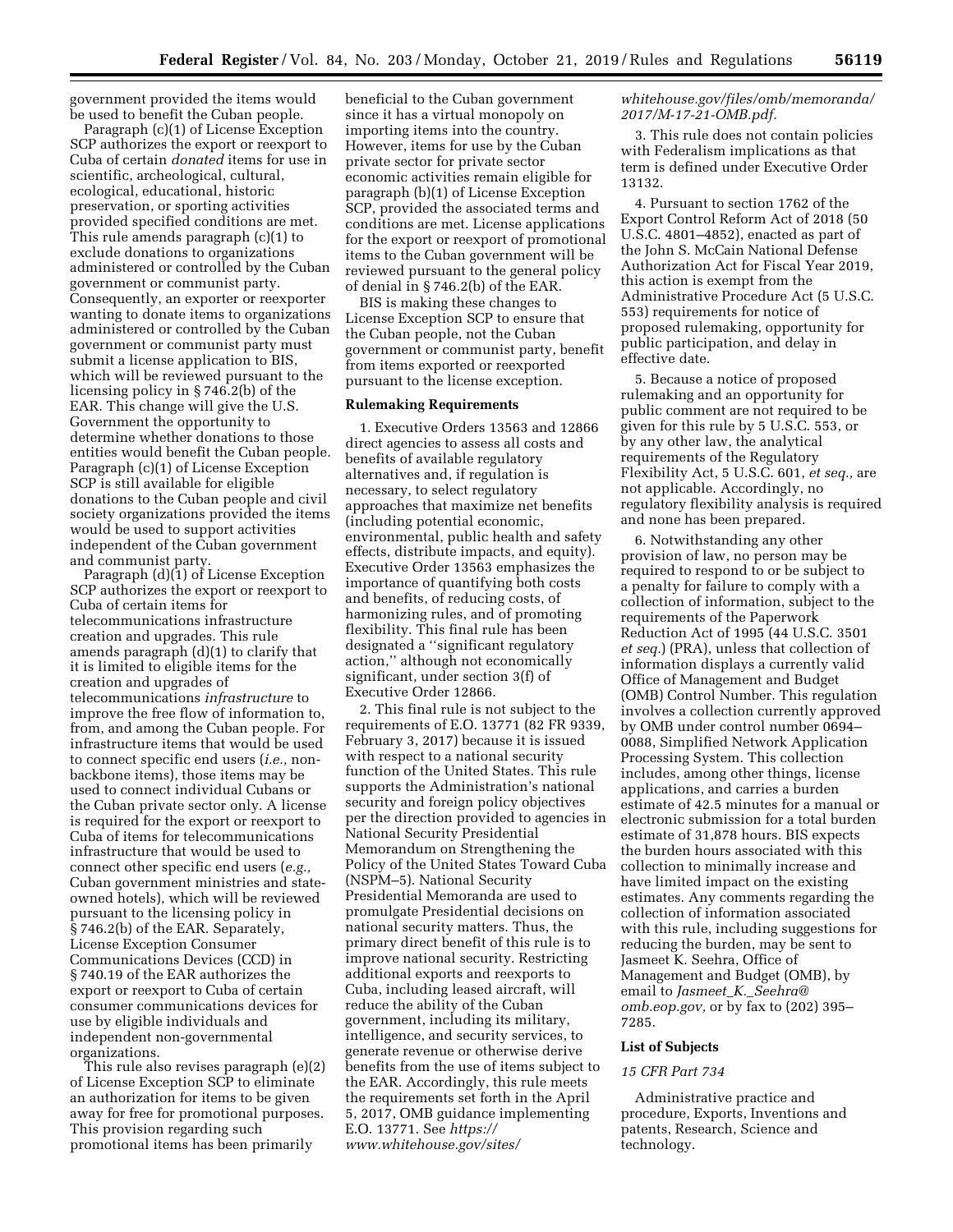## *15 CFR Part 740*

Administrative practice and procedure, Exports, Reporting and recordkeeping requirements.

#### *15 CFR Part 746*

Exports, Reporting and recordkeeping requirements.

For the reasons set forth in the preamble, 15 CFR chapter VII, subchapter C, is amended as follows:

# **PART 734—[AMENDED]**

■ 1. The authority citation for 15 CFR part 734 is revised to read as follows:

**Authority:** 50 U.S.C. 4801–4852; 50 U.S.C. 4601 *et seq.;* 50 U.S.C. 1701 *et seq.;* E.O. 12938, 59 FR 59099, 3 CFR, 1994 Comp., p. 950; E.O. 13020, 61 FR 54079, 3 CFR, 1996 Comp., p. 219; E.O. 13026, 61 FR 58767, 3 CFR, 1996 Comp., p. 228; E.O. 13222, 66 FR 44025, 3 CFR, 2001 Comp., p. 783; E.O. 13637, 78 FR 16129, 3 CFR, 2014 Comp., p. 223; Notice of November 8, 2018, 83 FR 56253 (November 9, 2018).

■ 2. Section 734.4 is amended by revising the introductory text of paragraph (d) to read as follows:

#### **§ 734.4** *De minimis* **U.S. content.**

\* \* \* \* \*

(d) *25% De Minimis Rule.* Except as provided in paragraph (a) of this section and subject to the provisions of paragraph (b) of this section, the following reexports are not subject to the EAR when made to countries other than those listed in Country Group E:1 or E:2 of supplement no. 1 to part 740 of the EAR. See supplement no. 2 to this part for guidance on calculating values.

\* \* \* \* \*

# **PART 740—[AMENDED]**

■ 3. The authority citation for 15 CFR part 740 is revised to read as follows:

**Authority:** 50 U.S.C. 4801–4852; 50 U.S.C. 4601 *et seq.;* 50 U.S.C. 1701 *et seq.;* 22 U.S.C. 7201 *et seq.;* E.O. 13026, 61 FR 58767, 3 CFR, 1996 Comp., p. 228; E.O. 13222, 66 FR 44025, 3 CFR, 2001 Comp., p. 783.

■ 4. Section 740.15 is amended by:

■ a. Revising paragraphs (a)(1)(i) and  $(ii)$ ,  $(a)(2)(i)$  introductory text,  $(a)(2)(ii)$ introductory text, (a)(3) introductory text, and (a)(3)(iv), (v), (vi), (vii), (viii), and (ix);

 $\blacksquare$  b. Adding paragraph (a)(3)(x);

■ c. Revising paragraphs (d)(1)(i) and (ii),  $(d)(2)(v)$ ,  $(vi)$ , and  $(vii)$ , and  $(d)(3)(iv);$ 

 $\blacksquare$  d. Adding paragraph (d)(3)(v); and

 $\blacksquare$  e. Revising paragraphs  $(d)(4)(v)$ ,  $(vi)$ , and (vii).

The revisions and additions read as follows:

#### **§ 740.15 Aircraft, Vessels and Spacecraft (AVS).**

\* \* \* \* \*

- (a) \* \* \*
- $(1)^*$  \* \*

(i) No sale or transfer of operational control of the aircraft to a national of a destination in Country Group E:1 or E:2 (see supplement no. 1 to this part) has occurred while in the United States;

(ii) The aircraft is not departing for the purpose of sale or transfer of operational control to a national of a destination in Country Group E:1 or E:2 (see supplement no. 1 to this part); and \* \* \* \* \*

(2) *U.S. registered aircraft.* (i) A civil aircraft of U.S. registry operating under an Air Carrier Operating Certificate, Commercial Operating Certificate, or Air Taxi Operating Certificate issued by the Federal Aviation Administration (FAA) or conducting flights under operating specifications approved by the FAA pursuant to 14 CFR part 129, or an air ambulance of U.S. registry operating under 14 CFR part 135, may depart from the United States under its own power for any destination, provided that:

\* \* \* \* \* (ii) Any other operating civil aircraft of U.S. registry may depart from the United States under its own power for any destination, except to or a destination in Country Group E:1 or E:2 (see supplement no. 1 to this part) (flights to these destinations require a license), provided that:

\* \* \* \* \* (3) *Criteria.* The following ten criteria each must be met if the flight is to qualify as a temporary sojourn. To be considered a temporary sojourn, the flight must not be for the purpose of sale or transfer of operational control. An export is for the transfer of operational control unless the exporter retains each of the following indicia of control:

\* \* \* \* \* (iv) *Place of maintenance.* Right to perform or obtain the principal maintenance on the aircraft, which principal maintenance is conducted outside a destination in Country Group E:1 or E:2 (see supplement no. 1 to this part), under the control of a party who is not a national of any of these countries. (The minimum necessary intransit maintenance may be performed in any country).

(v) *Location of spares.* Spares are not located in a destination in Country Group E:1 or E:2 (see supplement no. 1 to this part).

(vi) *Place of registration.* The place of registration is not changed to a destination in Country Group E:1 or E:2 (see supplement no. 1 to this part).

(vii) *Transfer of technology.* No technology is transferred to a national of a destination in Country Group E:1 or E:2 (see supplement no. 1 to this part), except the minimum necessary for intransit maintenance to perform flight line servicing required to depart safely.

(viii) *Color and logos.* The aircraft does not bear the livery, colors, or logos of a national of a destination in Country Group E:1 or E:2 (see supplement no. 1 to this part).

(ix) *Flight number.* The aircraft does not fly under a flight number issued to a national of a destination in Country Group E:1 or E:2 (see supplement no. 1 to this part) as such number appears in the Official Airline Guide.

(x) *Lease or charter.* The aircraft is not leased to or chartered by a national of a destination in Country Group E:1 or E:2 (see supplement no. 1 to this part).

\* \* \* \* \*

(d) \* \* \*  $(1) * * * *$ 

(i) No sale or transfer of operational control of the vessel to a national of a destination in Country Group E:1 or E:2 (see supplement no. 1 to this part) has occurred while in the United States;

(ii) The vessel is not departing for the purpose of sale or transfer of operational control to a national of a destination in Country Group E:1 or E:2 (see supplement no. 1 to this part); and \* \* \* \* \*

 $(2) * * * *$ 

(v) Spares for the vessel are not located in a destination in Country Group E:1 or E:2 (see supplement no. 1 to this part);

(vi) Technology is not transferred to a national of a destination in Country Group E:1 or E:2 (see supplement no. 1 to this part), except the minimum necessary in-transit maintenance to perform servicing required to depart and enter a port safely; and

(vii) The vessel does not bear the livery, colors, or logos of a national of a destination in Country Group E:1 or E:2 (see supplement no. 1 to this part).  $(3) * *$ 

(iv) *Place of maintenance.* Right to perform or obtain the principal maintenance on the vessel, which principal maintenance is conducted outside a destination in Country Group E:1 or E:2 (see supplement no. 1 to this part), under the control of a party who is not a national of any of these countries. (The minimum necessary intransit maintenance may be performed in any country).

(v) *Lease or charter.* The vessel is not leased to or chartered by a national of a destination in Country Group E:1 or E:2 (see supplement no. 1 to this part).